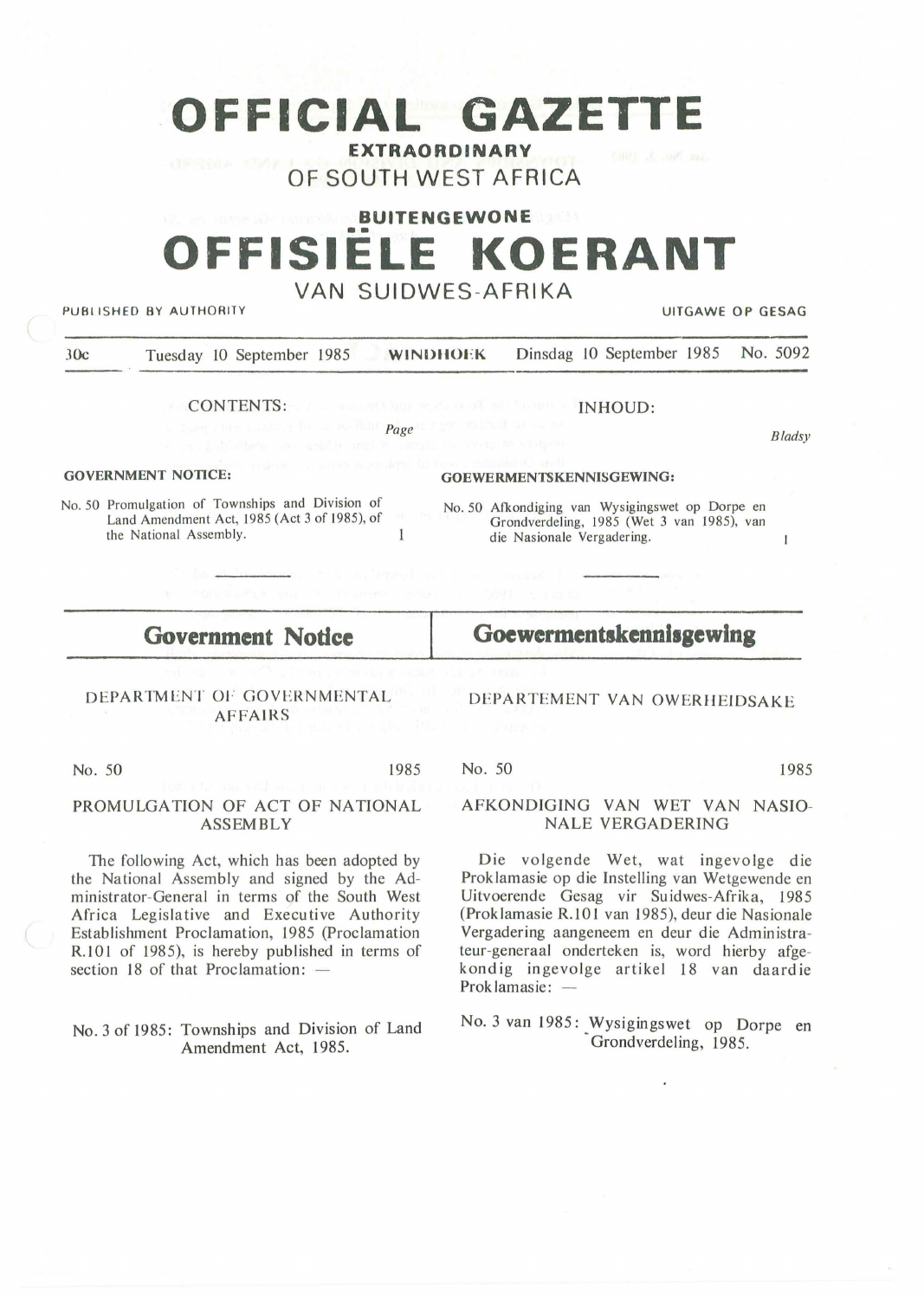#### **WYSIGINGSWET OP DORPE EN GRONDVER-DELING, 1985 Wet No. 3, 1985**

*(Enge/se teks deur die Administrateur-generaa/ onderteken op 20 Augustus 1985)* 

### WET

Tot wysiging van die Ordonnansie op Dorpe en Grondverdeling, 1963, ten einde die aanwending van vrye toekennings wat betaal is ten opsigte van erwe of stukke grond wat kragtens daardie Ordonnansie onderverdeel word, verder te reël; en 'n sekere verouderde benaming te vervang.

DAAR WORD BEPAAL deur die Nasionale Vergadering, SOOS volg:-

1. Artikel 19 van die Ordonnansie op Dorpe en Grondverdeling, 1963, word hierby gewysig deur paragraaf (b) van subartikel (5) deur die volgende paragraaf te vervang:

"(b) 'n Yrye toekenning wat ingevolge hierdie subartikel betaal word, word deur die plaaslike bestuur of die Kabinet, na gelang, gebruik om verbeteringswerke te finansier en uit te voer of om geriewe of openbare plekke in die openbare belang op te rig, aan te lê of aan te skaf.".

2. Hierdie Wet heet die Wysigingswet op Dorpe en Grondver- Kort titel. deling, 1985.

Wysiging van artikel 19 van Ordonnansie 11 van 1963. soos gewysig deur artikel 6 van Ordonnansie 36 van 1967, artikel 7 van Ordonnansie 10 van 1973 en artikel 1 van Ordonnansie 17 van 1975.